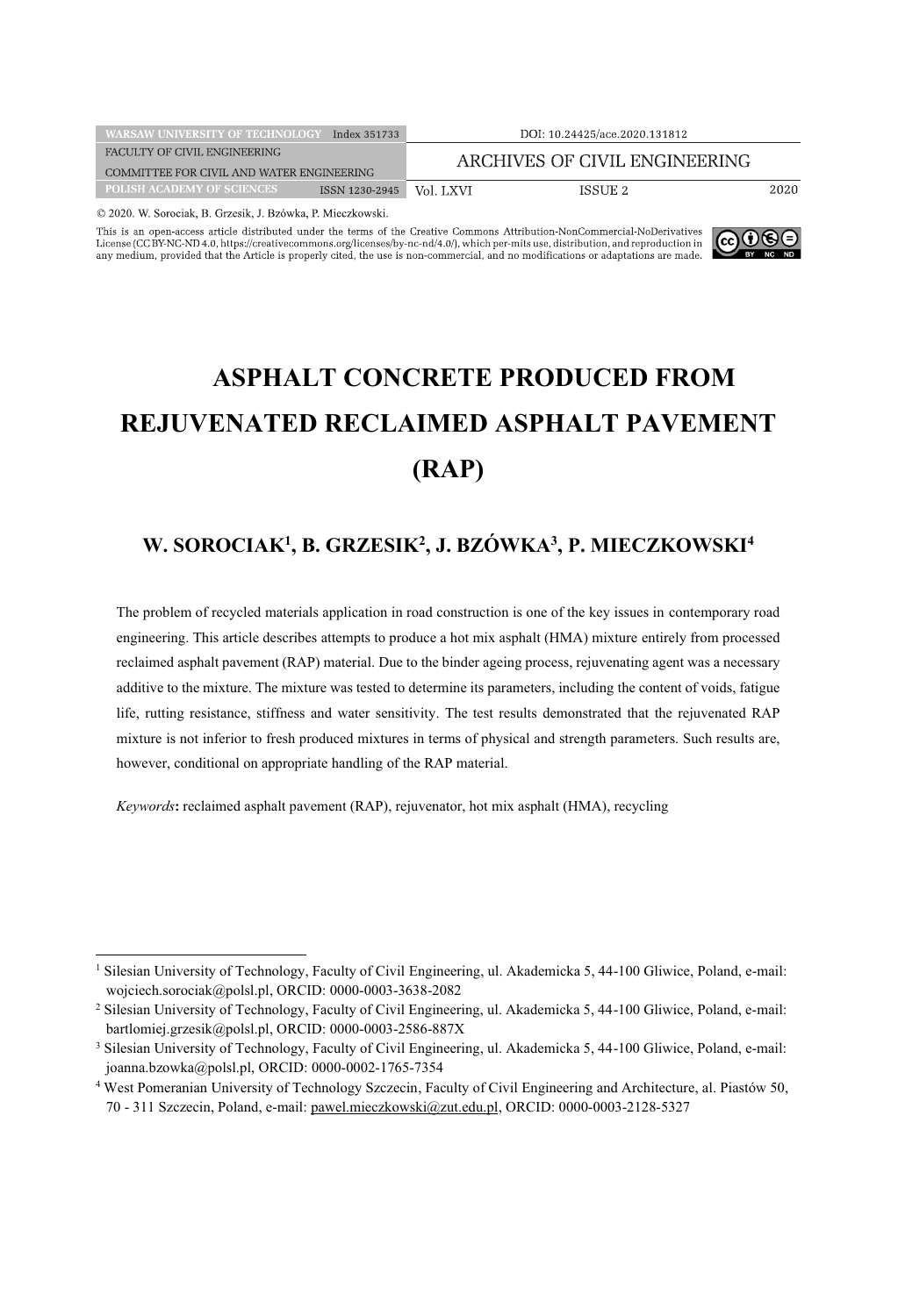# **1. INTRODUCTION**

Problems with utilization of waste materials have been known for many years. They have to be dealt with in practically all industry sectors. Their sources include the quality of reclaimed materials which, for various reasons, are found unsuitable for new production or the lack of incentives from the Employers/ Contracting Authorities. The waste material that has been recycled on an increasing scale for use in road construction is processed RAP material.

It can be a used on its own for construction of unbound layers, although this form of recycling has been prohibited in quite a number of countries for environmental reasons. There is, however, a much greater potential for use of processed RAP as an ingredient of new HMA mixtures, the most commonly used road paving material. It can be used in the following technologies:

- cold process (for example in emulsion-mineral mixtures or mineral-cement-mineral mixtures) [1, 2, 3, 4, 5]
- half-warm and warm process (in mixtures containing foamed bitumen or with addition of chemical viscosity reducers) [6, 7]
- hot process (in HMA mixtures, generally as a supplement to fresh materials at quantities depending on the type of plant, for example black drum or double drum asphalt mixing plant) [8]

# **2. ISSUES OF UTILIZATION OF RECLAIMED ASPHALT MATERIAL**

The processed RAP material to be used for production of new HMA mixtures must be uniform in terms of aggregate grading, binder content and its parameters as well. This is ensured by appropriately controlled milling, followed by sorting (including crushing) of the resultant RAP material. To use high amount of RAP in the HMA it is necessary to heat the RAP before introducing it to HMA. The most common method to preheat RAP is by using parallel drum. In the mixing plant there are two separate heating drums, one to heat aggregate second for RAP [31]. Thera are already many options of purchasing such drum, offered by producers of mixing plants.

While using high RAP amounts in the HMA particular attention should be paid to the parameters of the bituminous binder itself. The properties of RAP binder are affected by short- and long-term ageing to a degree depending on its location in the pavement layer, type of mixture in which it was originally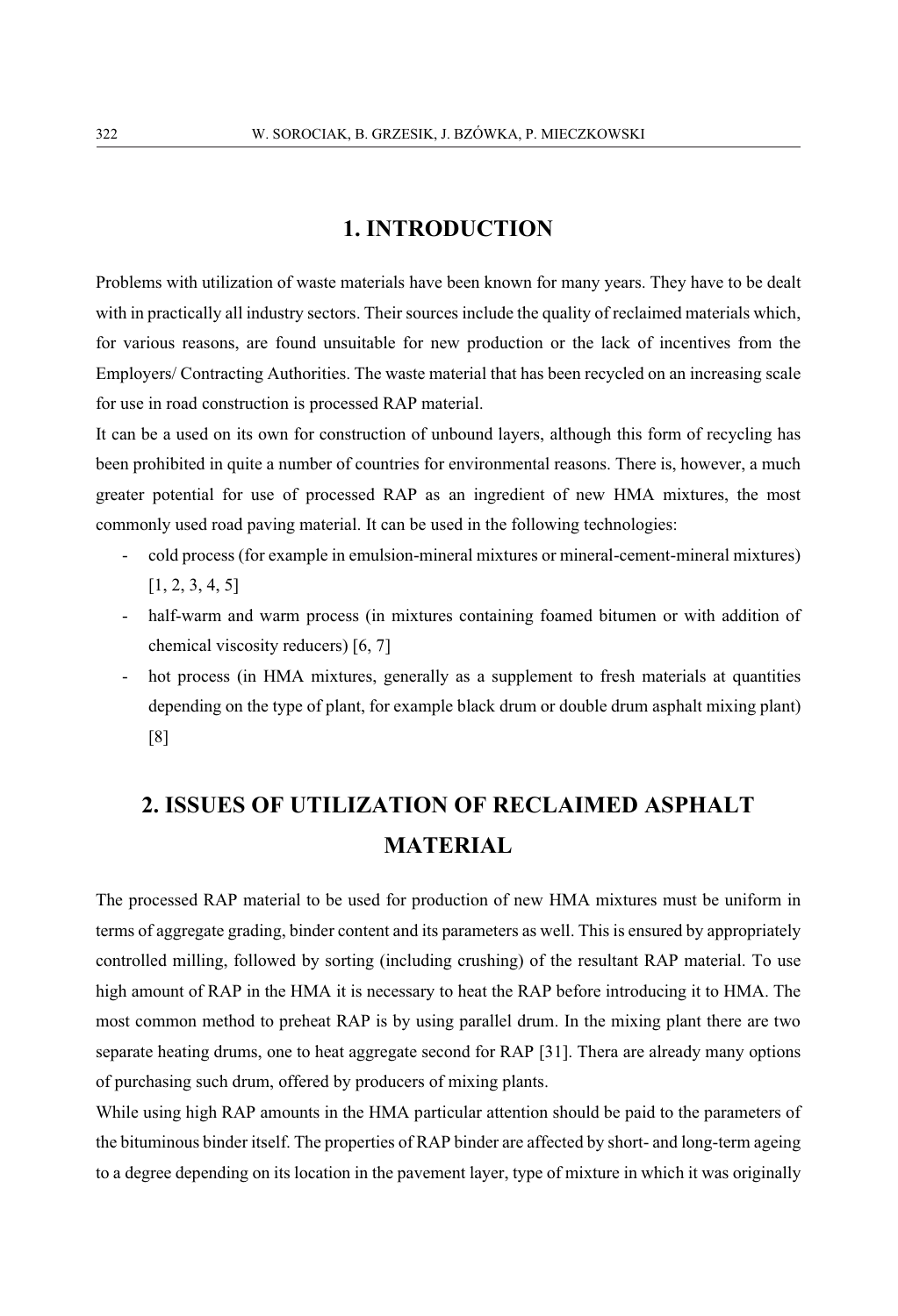used and service conditions. Thus increasing the quantity of processed RAP in new HMA mixtures can affect their performance characteristics.

The above-mentioned bitumen ageing processes are of both chemical and physical nature. Chemical ageing includes all the chemical reactions taking place in bituminous binder, oxidation and evaporation of volatile hydrocarbons being the most important ones [9, 10]. The chemical reactions increase the content of the heaviest and most polar bitumen groups and decrease the content of lighter and less polar fractions (mainly saturated and naphthalene aromatic hydrocarbons). The quantity of asphaltenes increases at the cost of aromatic compounds. The smallest changes occur in non-polar saturated hydrocarbons [11, 12].

Increased polarity of asphaltene groups aggravates physical ageing which involves interaction between polar particles. In this way agglomerates (micelles) are formed, which have an additional effect on binder structuring. Instead of the sol-gel state the bitumen is brought in the sol state in which interaction of micelles increases the viscosity and stiffness of bitumen [13].

The ageing processes in bituminous binders take place both during production (in HMA mixing in particular) and over the service life of the pavement. These processes are referred to as short-term and in-service (long-term) ageing respectively, with the former occurring during HMA production and placement. This phenomenon has been documented in the literature on the subject [14, 15, 16]. The conditions of the production process (high temperature, access of oxygen) which initiate changes occurring in bitumen can be simulated under laboratory conditions in the RTFOT test, according to EN 12607-1. In-service ageing can also be simulated and the PAV test, according to EN 14769 is used for that. This type of ageing is generally limited to the thin crust layers (ca. 0.5-1.5 cm in thickness) leaving the deeper part unaffected [17]. In these layers the binder is exposed to the effect of UV radiation and oxidation by atmospheric oxygen. Conversely, in-service ageing processes can possibly occur in deeper layers yet only in the case of higher air void content in the mixture (for example gap graded BBTM or porous asphalt mixtures). Summing up, we can assume that the properties of RAP bitumen should approximate the properties of bitumen after RTFOT (lower layers of the pavement) or RTFOT+PAV test (reclaimed wearing course material). It is estimated that the service life reflected by the RTFOT and PAV results is ca. 5 -10 years [18].

All the above-mentioned processes make the bitumen harder, more brittle and susceptible to both low-temperature and fatigue cracking. In pavements constructed using high-RAP mixtures there is a higher risk of premature cracking [19] as compared to fresh mixtures without processed RAP addition. The existing research results are not conclusive as to the content of aged binder (recovered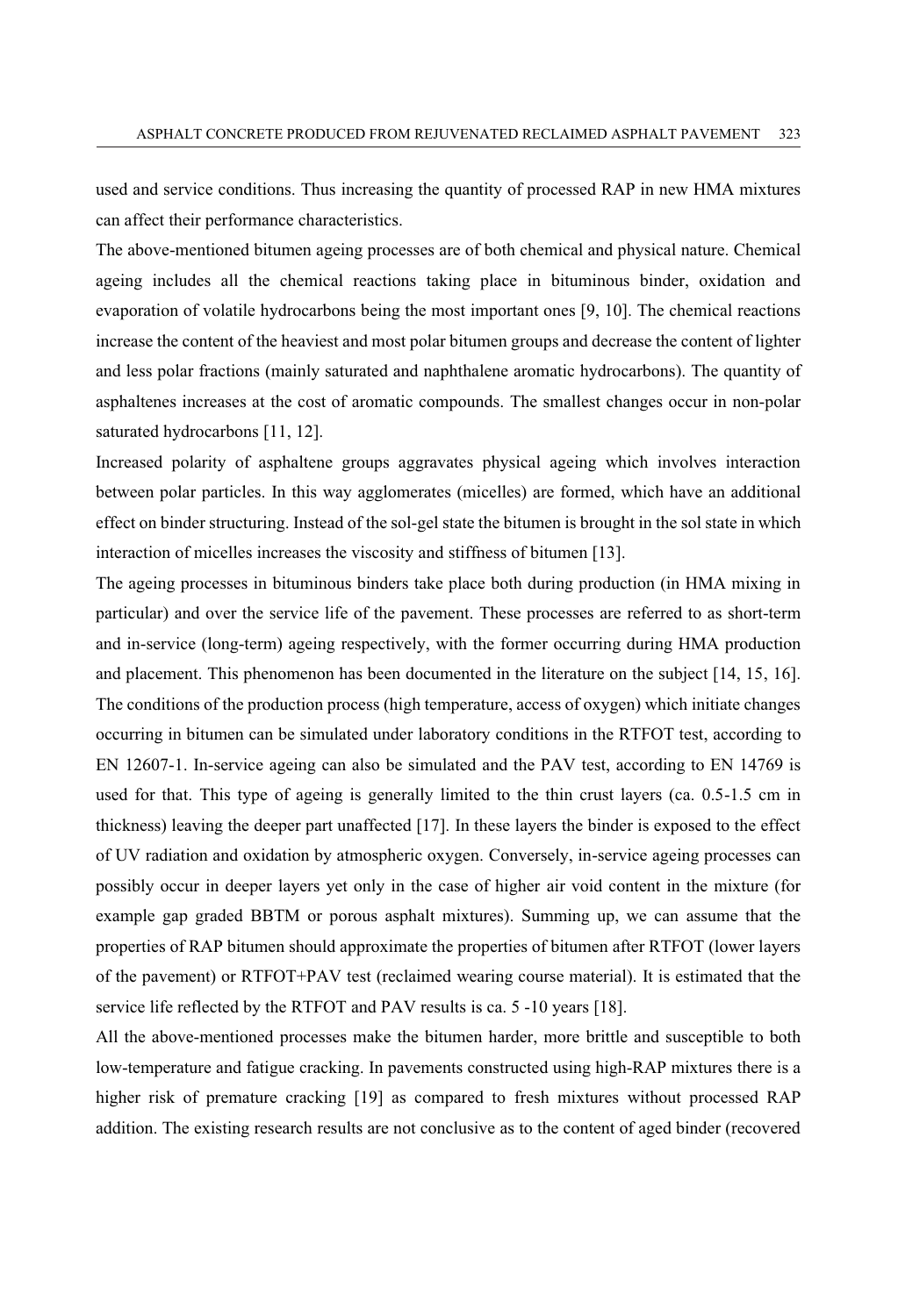from processed RAP material) at which it actually affects the performance properties of HMA mixtures [20].

A number of products have been developed to avoid this undesired effect by complete or at least partial restoration ("rejuvenation") of the initial properties of aged RAP binder. Products of this kind should include oil and resin fractions to restore the proportion of functional groups typical of new bitumens. At the molecular level, these products increase the distance between the micelles, reverse the physical processes (reorienting the molecules), and decrease the viscosity of the bitumen. As a result, it is possible to mitigate (at least partially) the negative effects of ageing. The chemical effects of rejuvenators have been investigated in a number of research projects. The method of combining rejuvenators with aged RAP binder is presented in article [21].

The phenomenon of ageing and rejuvenation of bitumen, described by the change of the content of the respective bitumen components is illustrated in Fig. 1 [22].



Fig. 1. Changes in the chemical composition of bitumen due to ageing and following rejuvenation [22]

The effectiveness of rejuvenators is being investigated at numerous research institutions [22, 24, 28, 29, 32]. These investigations concern the effect of addition of appropriate chemicals on the properties of both the bituminous binder and the HMA mixture. The results of experiments carried out to verify the influence of polymer-modified bitumen, soft bitumen and rejuvenators on the chemical and chemical-rheological properties of bitumen binders are presented in [23]. Experiments to investigate the effect of a RAP material content are also carried out on HMA mixtures. It is possible to use RAP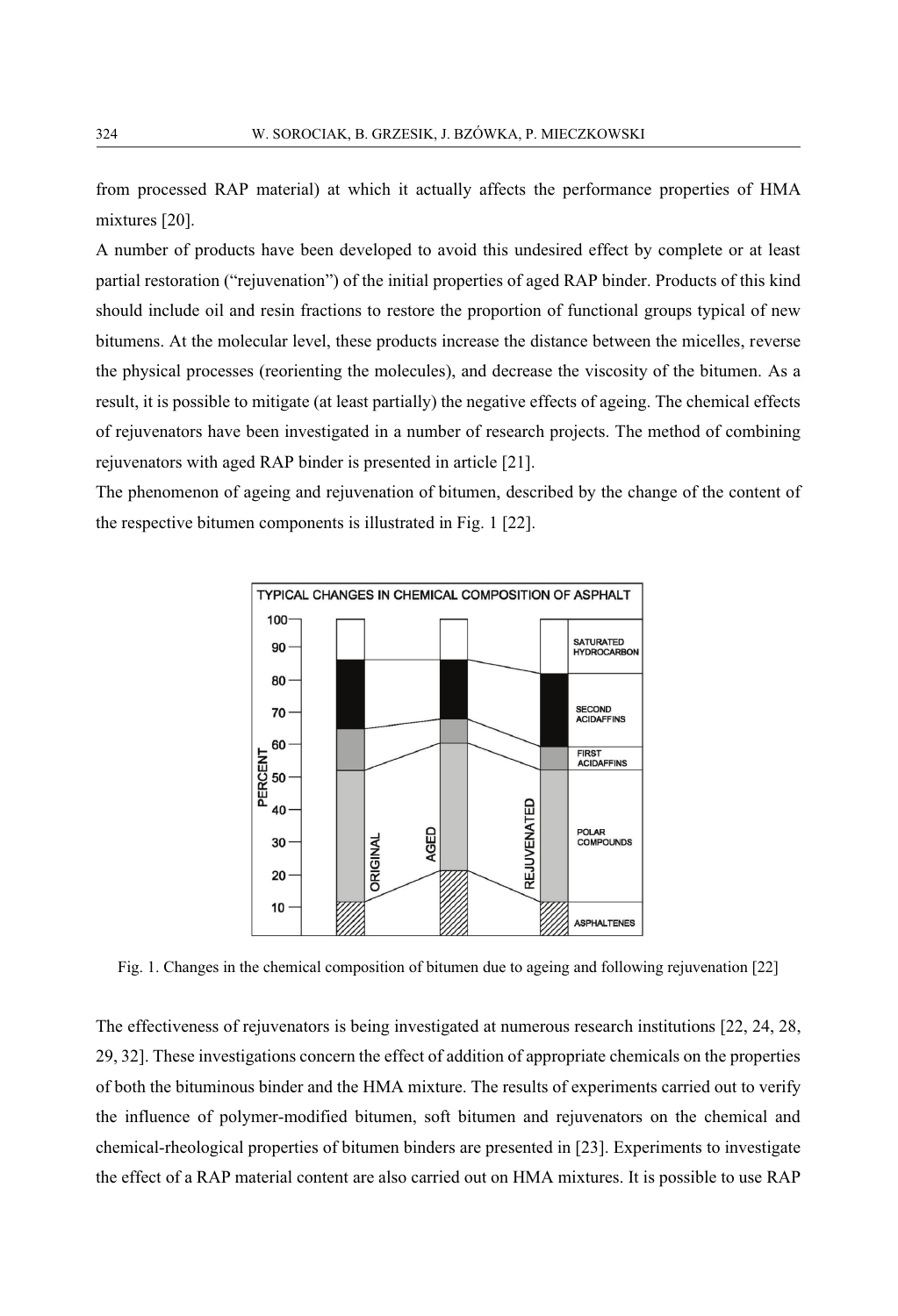material to which aggregate and rejuvenator (bio-agent) have been added, as long as attention is paid to possible increased water sensitivity of such mixture [24]. Addition of rejuvenators is not the only method of improving mechanical properties of high-RAP mixtures and other options are under research. In other research projects stable crumb rubber asphalt (SCRA) binder was found to improve some mechanical properties when added to the mixture in place of the conventional bituminous binder [25].

However, researchers face some problems concerning asphalt binder rejuvenation. It is connected with complexity of ageing processes and behaviour of asphalt binder and asphalt mix. Rejuvenation process depends on e.g. diffusion processes between rejuvenator and aged bitumen, which is a reason why proper thermal RAP treatment and adequate rejuvenators choice is of high importance. Thus, there is need for ongoing research in the field of asphalt rejuvenation.

# **3. MATERIALS USED IN THE EXPERIMENTS**

The article presents the results of testing of the effect of rejuvenating additives on the properties of hot mix asphalt containing 100% processed (granular) RAP material. The tests were carried out on a representative sample of homogenous RAP obtained from a road designed for heavy traffic load (KR6 category according to the Polish classification system). The RAP material was obtained by milling pavement trafficked for 11 years. Asphalt layers were removed one by one. The pavement was free from damage or patch repairs. The material obtained for testing was protected from dirt, precipitation and solar radiation. The material used in the tests came from the base course layer (AC 22 P 35/50 – asphalt concrete for base course construction, 22 mm grading limit, 35/50 bitumen). The effectiveness of reclaimed bitumen rejuvenation was tested for four different rejuvenating agents.

Test cores were drilled from the pavement prior to removal of the pavement layers in order to carry out preliminary testing. The determinations included grading and content of bitumen and air voids, maximum and bulk specific gravity of cores. The test results are compiled in Table 1 below.

| Property                    | Unit          | Reference standard | Value             |  |
|-----------------------------|---------------|--------------------|-------------------|--|
| Grading                     |               | EN 12697-2         | 0/22.4            |  |
| Bitumen content             | $\%$          | EN 12697-1         | $3.5 \pm 0.3$     |  |
| Maximum specific<br>gravity | $Mg/m^3$      | EN 12697-5         | $2.642 \pm 0.012$ |  |
| Bulk density                | $Mg/m^3$      | EN 12697-6         | $2.484 \pm 0.017$ |  |
| Void content                | $\frac{0}{0}$ | EN 12697-8         | $6.0 \pm 0.3$     |  |

Table 1. Properties of base course HMA mixture sampled as RAP material for the main tests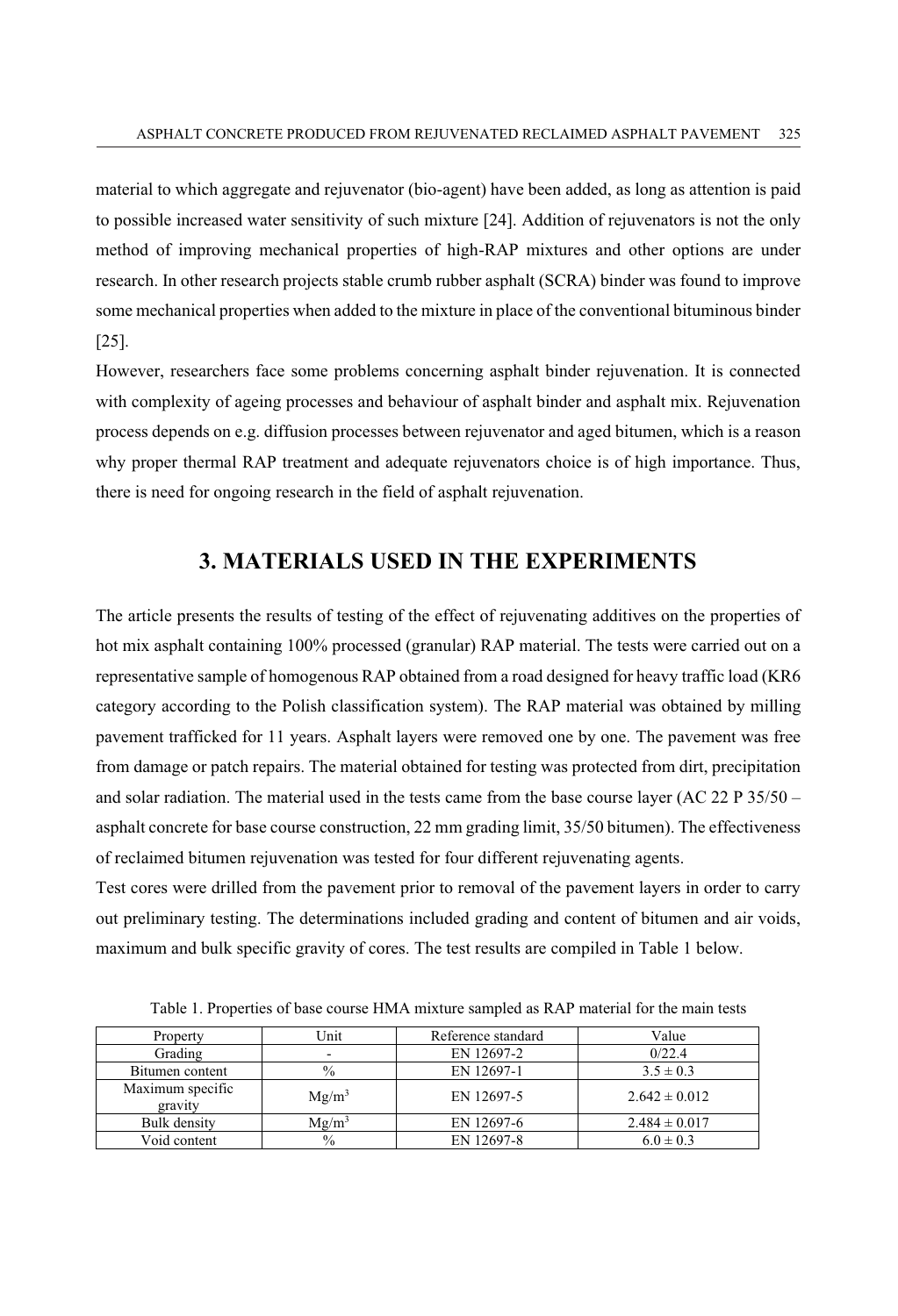

Fig. 2. Particle size distribution of the HMA mixture sampled from base course layer as RAP material for the main tests as per EN 12697-2

In the next step the parameters of the binder extracted from RAP material were determined. A comparative evaluation was performed for the binder parameters, based on the existing technical documentation and performance grading tests  $(T_{R&B}, PEN)$  carried out at the construction stage (Table 2). It was determined that 35/50 PEN grade bitumen was used in base course mixture production. The tests performed on bitumen extracted from the RAP material obtained from the pavement trafficked for 11 years as per EN 12697-3:2013 showed a quite significant increase in the bitumen hardness value (Table 2).

|                                             |            | Original binder | Reclaimed         | Original      | Original      |
|---------------------------------------------|------------|-----------------|-------------------|---------------|---------------|
|                                             |            | (used to        | binder            | binder after  | binder after  |
| Property                                    | Standard   | produce the     | (from pavement)   | <b>RTFOT</b>  | RTFOT+PAV     |
|                                             |            | mixture in      | trafficked for 11 | (according to | (according to |
|                                             |            | 2006)           | years)            | [30]          | [30]          |
| Penetration (PEN),                          | EN         |                 |                   |               |               |
| $(25^{\circ}C, 100 \text{ g}, 5 \text{ s})$ | 1426:2015- | 45              | $25 \pm 2.1$      | 31            | 18            |
| $\approx 0.1$ mml                           | 08         |                 |                   |               |               |
| Softening point                             | EN         |                 |                   |               |               |
| $(TR&B)$ ,                                  | 1427:2015- | 54              | $60 \pm 0.4$      | 59            | 69            |
| $(5^{\circ}C/min)$ [ $^{\circ}C$ ]          | 08         |                 |                   |               |               |

Table 2. Test results for bitumen extracted from RAP vs. original values

In the research, four types of rejuvenating additives were used. They differed primarily in terms of origin and degree of liquidity (different physical states at room temperature). Specifically, the applied rejuvenators were:

- a re-refined oil distillate based agent (designated D1),
- a plant resin based agent, composed exclusively of natural environmentally compatible ingredients (designated D2),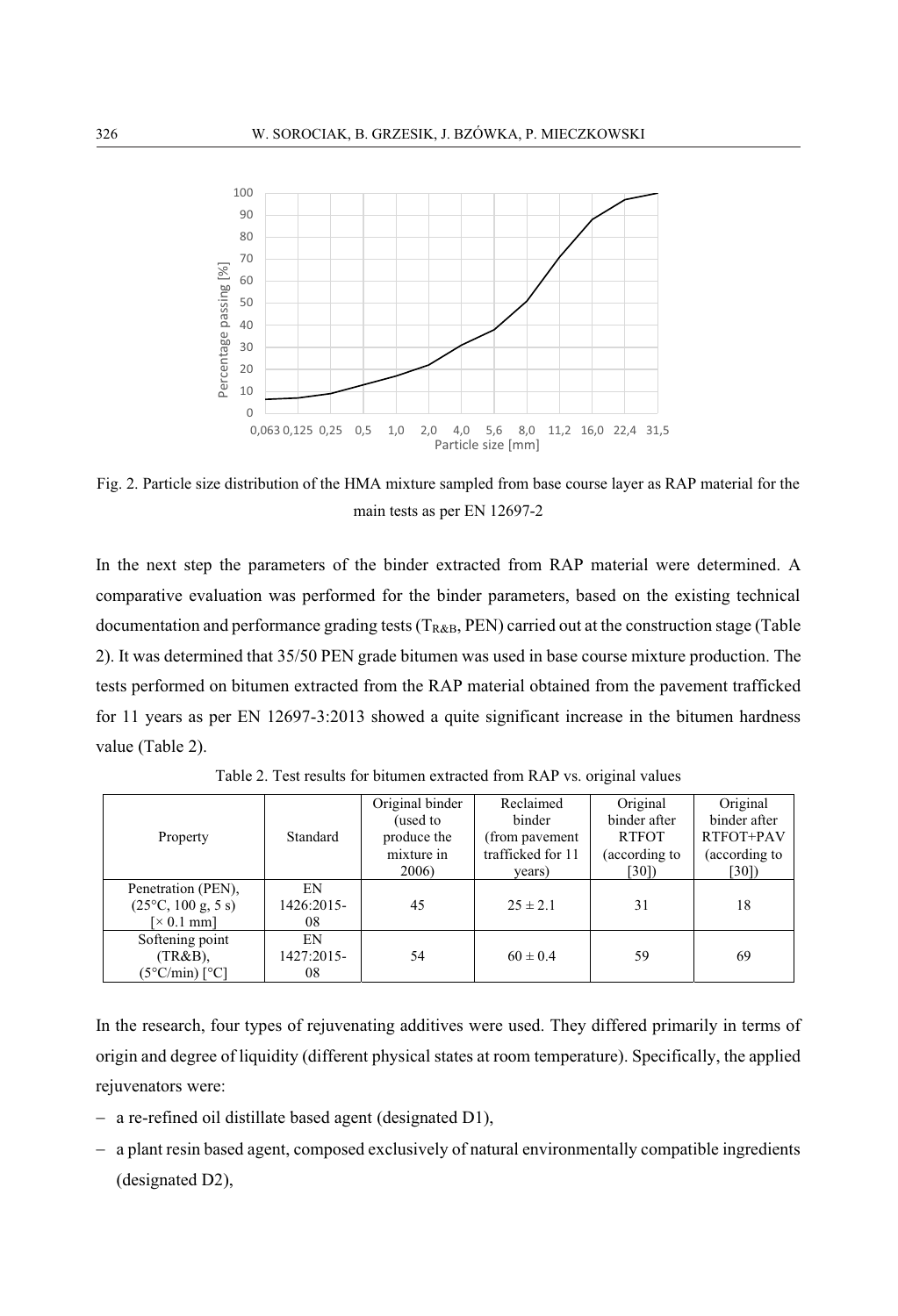- very soft asphalt V6000 used mainly for production of mixtures designated for lightly trafficked roads (designated D3),
- imidazoline, an animal fat derivative (designated D4).

# **4. THE MAIN TESTS PROGRAM**

In the preliminary part of research, the influence of the respective rejuvenators on the properties of asphalt binder was determined. This resulted in estimating their content in in the mixture in proportion to processed RAP content. For the sake of this comparison 100% RAP specimens were also produced. The scope of analyses included estimation of changes to the HMA mixture properties defining its performance characteristics caused by the respective rejuvenators added at different rates.

Considering the properties of rejuvenators (in relation to the changes in the properties of bitumen to which they were added) the following contents have been determined in the specimens containing RAP (in proportion to the processed RAP weight). The values obtained are as follows:

- D1: 0.2%, 0.3% and 0.4%;
- $-$  D2: 0.2%, 0.4% and 0.6%;
- D3: 0.2%, 0.3% and 0.4%;
- $-$  D4: 0.1%, 0.2% and 0.4%.

Preparation of HMA mixtures from processed RAP material (both with and without rejuvenator addition) and moulding the laboratory specimens involved the following steps:

- 1. conditioning of processed RAP material for 24 hrs to air-dry state (drying process at ca. 50-60°C),
- 2. heating up the RAP material to 150°C for 4 hours with limited access of air,
- 3. mixing in an automatic laboratory mixer for HMA mixtures for 180 seconds (time was set in order to obtain material optically similar to HMA (black colour of the whole mix),
- 4. dosing of the rejuvenator (in a precisely determined amount in relation to the binder weight, addition directly to the mixer)
- 5. re-stirring in the automatic laboratory mixer for HMA mixtures for 180 seconds,
- 6. conditioning of the mixture for two (2) hours at 130°C in order to simulate technological ageing process,
- 7. heating up the mixture to 150°C,
- 8. moulding and compacting the specimens.

Presented procedure was proposed by authors on the basis of observations as the rejuvenation process differs from standard HMA production.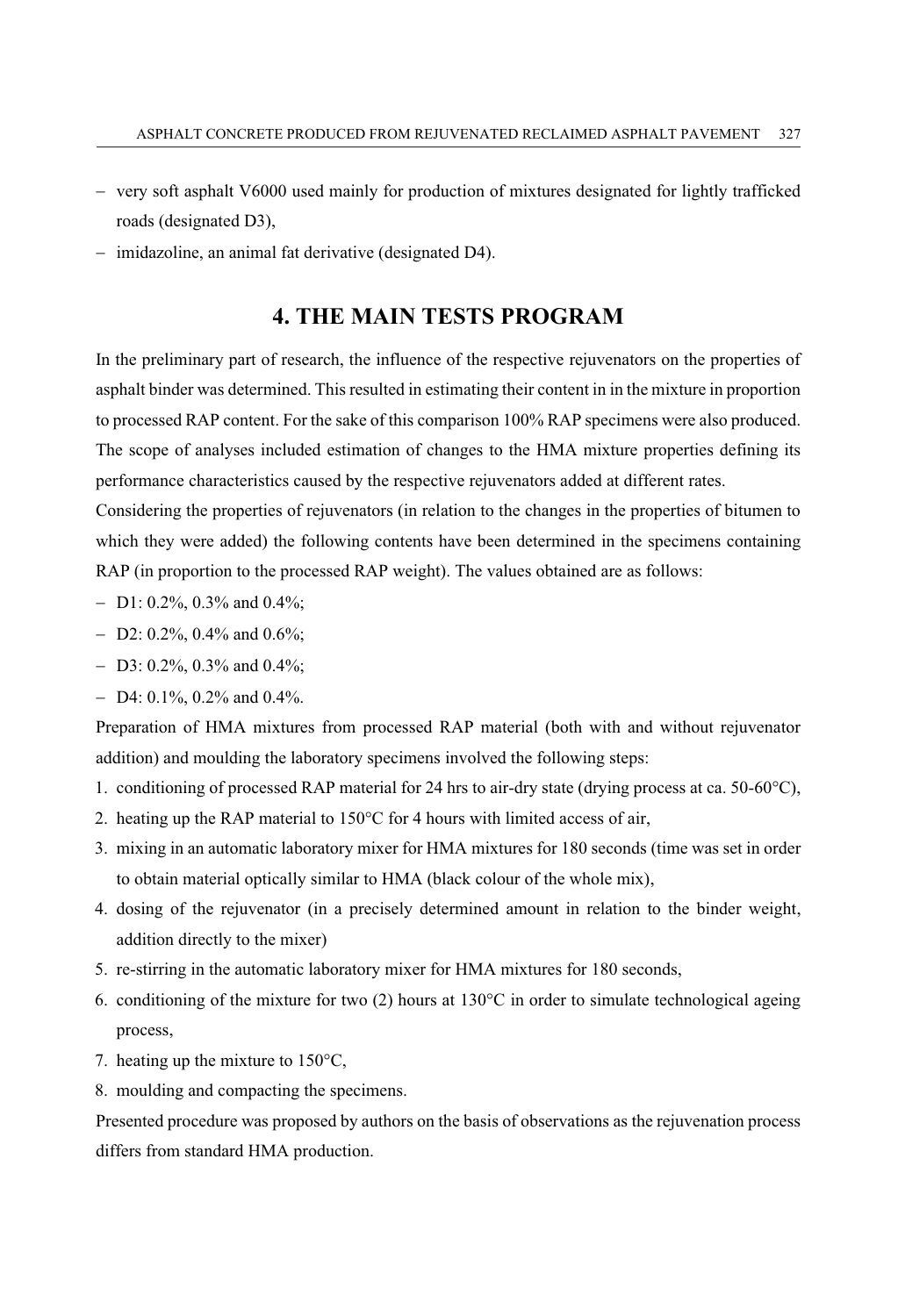The first stage tests were carried out in advance of the main tests. These tests included determination of the physical properties of HMA on Marshall specimens. The determinations included:

- maximum density as per EN 12697-5, method A, in water,

- bulk density as per EN 12697-6, method B,

- air voids content as per EN 12697-8.

Slightly different amounts of rejuvenators were added in the first stage of research. These amounts were in the range of 0.0% - 0.8% of the weight of the processed RAP material so as to enable variation of the physical properties of the moulded specimens.

The maximum density of the HMA mixture was  $2.642 \text{ Mg/m}^3$ . The bulk density and air voids content varied depending on the amount of rejuvenator added to the mixture. The relationship between the air voids content and the amount of rejuvenator is presented in Fig. 3. A detailed analysis of the test results is presented in [27].

Results of air void content test show that increase of rejuvenator content results in decrease of air void content to certain level. Above this level it seems, that the air void content growth is stopped or even reversed (rejuvenator D1). The only exception to this rule can be observed with rejuvenator D3, which may not be cooperating with the binder of RAP. This may cause such differences between the rejuvenators. It is also possible that different viscosity of applied rejuvenators has an impact of obtained results.



Fig. 3. Air voids content determined on Marshall specimens

The main tests procedures comprised production of laboratory specimens and determination of the performance properties of the tested HMA mixtures, i.e.: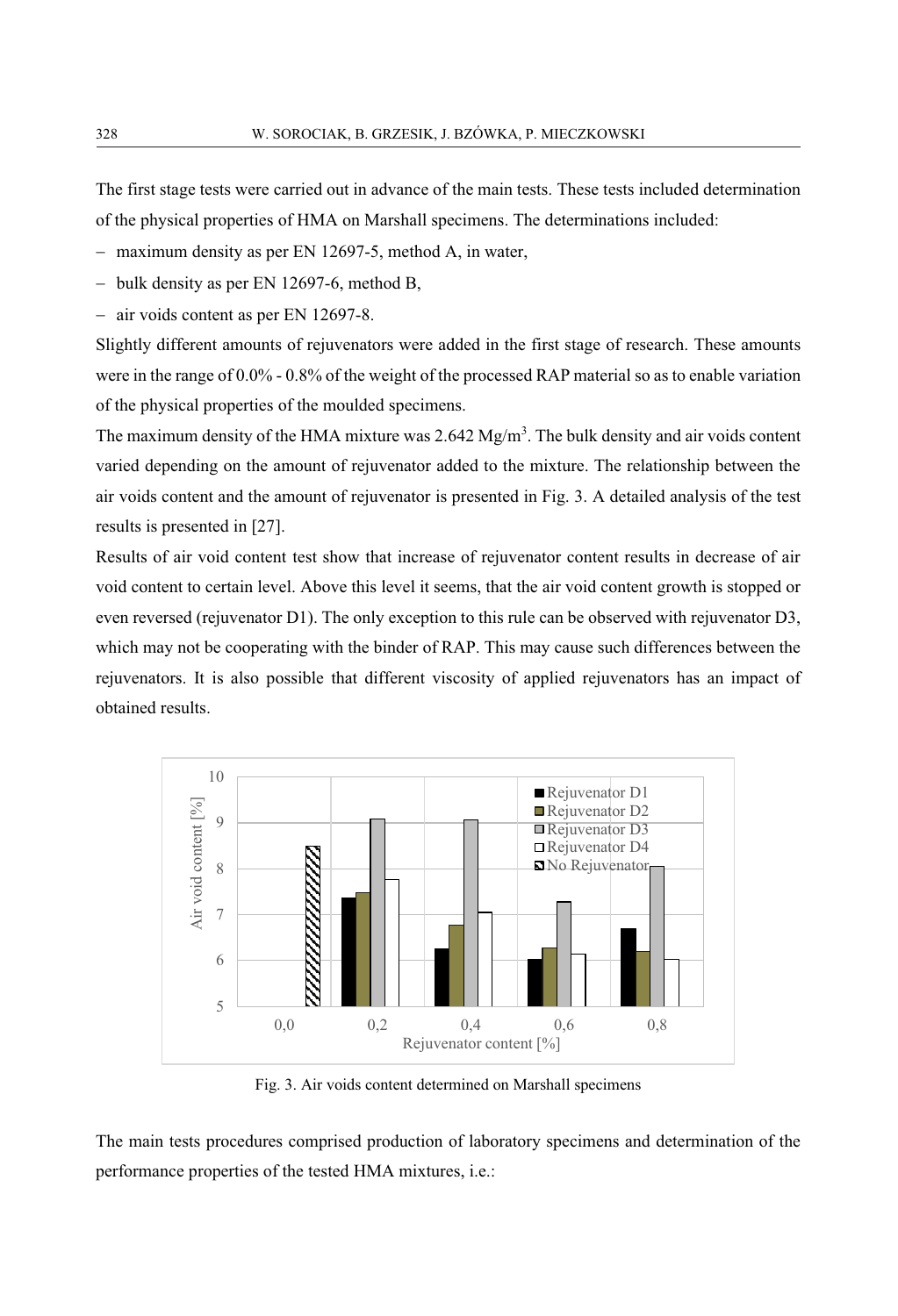- rutting resistance as per EN 12697-22:2008 10 000 passes of a wheel in temperature of 60°C,
- stiffness as per EN  $12697-26:2012$  – test carried out in 4 point bending beam apparatus in  $10^{\circ}$ C with frequency of 10 Hz and micro strain 50,
- resistance to fatigue as per EN 12697-24:2012 test carried out in 4 point bending beam apparatus, in 10°C with frequency 10 Hz and micro strain 130,
- water sensitivity as per EN 12697-12:2008 quotient between indirect tensile strength carried out on dry conditioned samples and wet conditioned samples.

All the tests results were compared to the control mixture. The control mixture was made of 100% RAP material, without addition of any rejuvenators, and the specimens were prepared according to the same procedure, including thermal conditions. The subsequent specimens had different contents of the discussed rejuvenators.

### **4.1. RUTTING RESISTANCE TEST**

The function of rejuvenators is to interact with old binder to reduce the softening point and increase the penetration value. However, one should expect an undesired effect of decreased resistance to permanent deformation of the finally produced HMA mixture.

The permanent deformation test was performed in accordance with PN-EN 12697-22:2008 in a smallsize device, method B (in air) at 60°C. The effect of different rejuvenators on the rutting resistance is presented in Fig. 4 and Fig. 5. The grading parameters are the mean values relating to the proportional rut depth (PRD<sub>AIR</sub>) and the wheel-tracking slope WTS<sub>AIR</sub>. The WTS and PRD values were determined according to PN-EN 12697-22.



Fig. 4. PRDAIR value depending on the rejuvenator type and content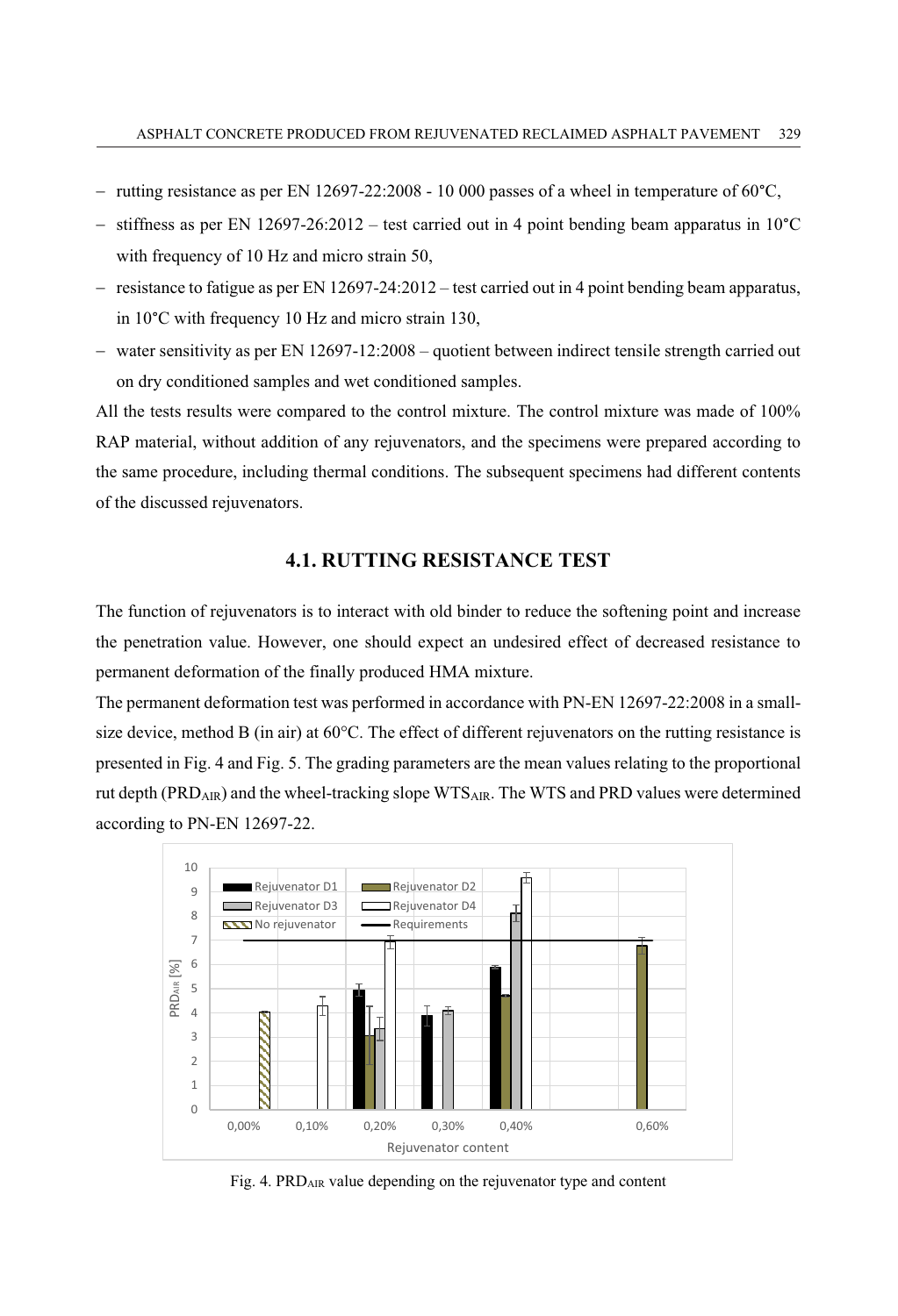

Fig. 5. WTS<sub>AIR</sub> value depending on the rejuvenator type and content

The rutting resistance decreased with the increase in the amount of rejuvenator, which is in line with the initial assumptions. The variation in the rutting resistance depended on both the type and amount of the rejuvenator added to the mixture. For rejuvenators D3 and D4 the maximum acceptable rutting values (as per the design manual WT-2:2014) were exceeded at 0.4% content of the rejuvenator. The same content of the two other additives (D1 and D2) satisfied the rutting resistance requirement of the mixture. The rutting resistance test enabled determination of the maximum (limit) amounts of rejuvenators. The maximum acceptable  $\text{PRD}_{\text{AR}}$  value was taken at 7% and the maximum acceptable WTS<sub>AIR</sub> value at 0.15 mm/1,000 load cycles. Both values are in accordance with the requirement of the Polish design manual WT-2:2014 for HMA base course mixtures for heavily trafficked roads (KR5-KR7 categories). [26]

#### **4.2. STIFFNESS TEST**

The stiffness test (4 PB-PR) was performed according to the method defined in PN-EN 12697- 26:2012 on 65×65×460 mm beam specimens. The specimens were cut out from 500×180×100 mm slabs produced of HMA mixture. The mixture was compacted in the asphalt slab roller compactor to achieve relative compaction in the region of  $99\% \pm 1\%$ . The preliminary tests, carried out during preparation of specimens comprised determination of the maximum density, bulk density and air voids content.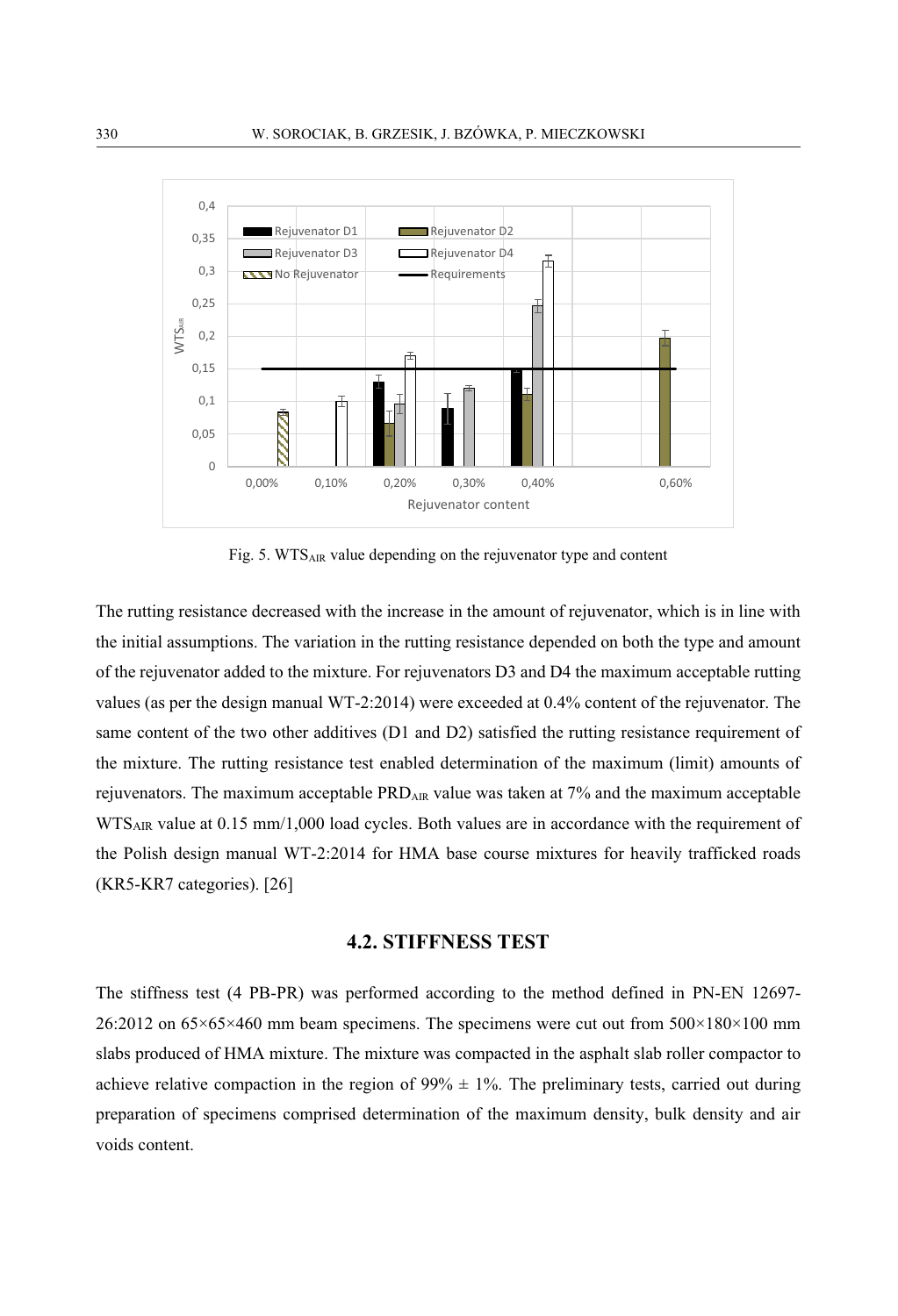The stiffness tests were carried out at 10 $\degree$ C, with 50  $\mu$ m strain and 10 Hz loading frequency. Three tests were done, each including 100 measurements, taking the mean value of the last 50 measurements of each series as the test result. The stiffness test results are presented in Fig. 6 below.



Fig. 6. Stiffness value depending on the rejuvenator type and content

The highest stiffness values were obtained on the control mixture specimens with no rejuvenators added. Increasing the amount of rejuvenator decreases the stiffness of the HMA mixture. The greatest decrease of stiffness was observed in the case of D1 rejuvenator. In the other cases the stiffness variation was comparable and the smallest effect on the mixture stiffness was noted in the case of D2 and D3 rejuvenators. This effect is most pronounced for 0.4% rejuvenator content. Based on the stiffness test results we can conclude that the appropriate range of rejuvenator content in the mixture for the processed RAP material used should be within the range of 0.2% to 0.6% of its weight. Requirements for stiffness test were set in accordance to combined requirements of polish manuals WT-2:2014 [26] and WT (2007) [33].

#### **4.3. FATIGUE RESISTANCE TEST**

The fatigue resistance test at constant strain consisted in performing a series of deformations of beam specimens 4PR-PB (four-point bend beam) at the constant strain of 130 μm with the 10 Hz loading frequency. The test temperature was 10°C. The test result was the number of cycles till the loss of 50% of the value of the modulus of stiffness determined during the initial 100 loading cycles (Fig. 7). The test was a modified version of the test presented in PN-EN 12697-24.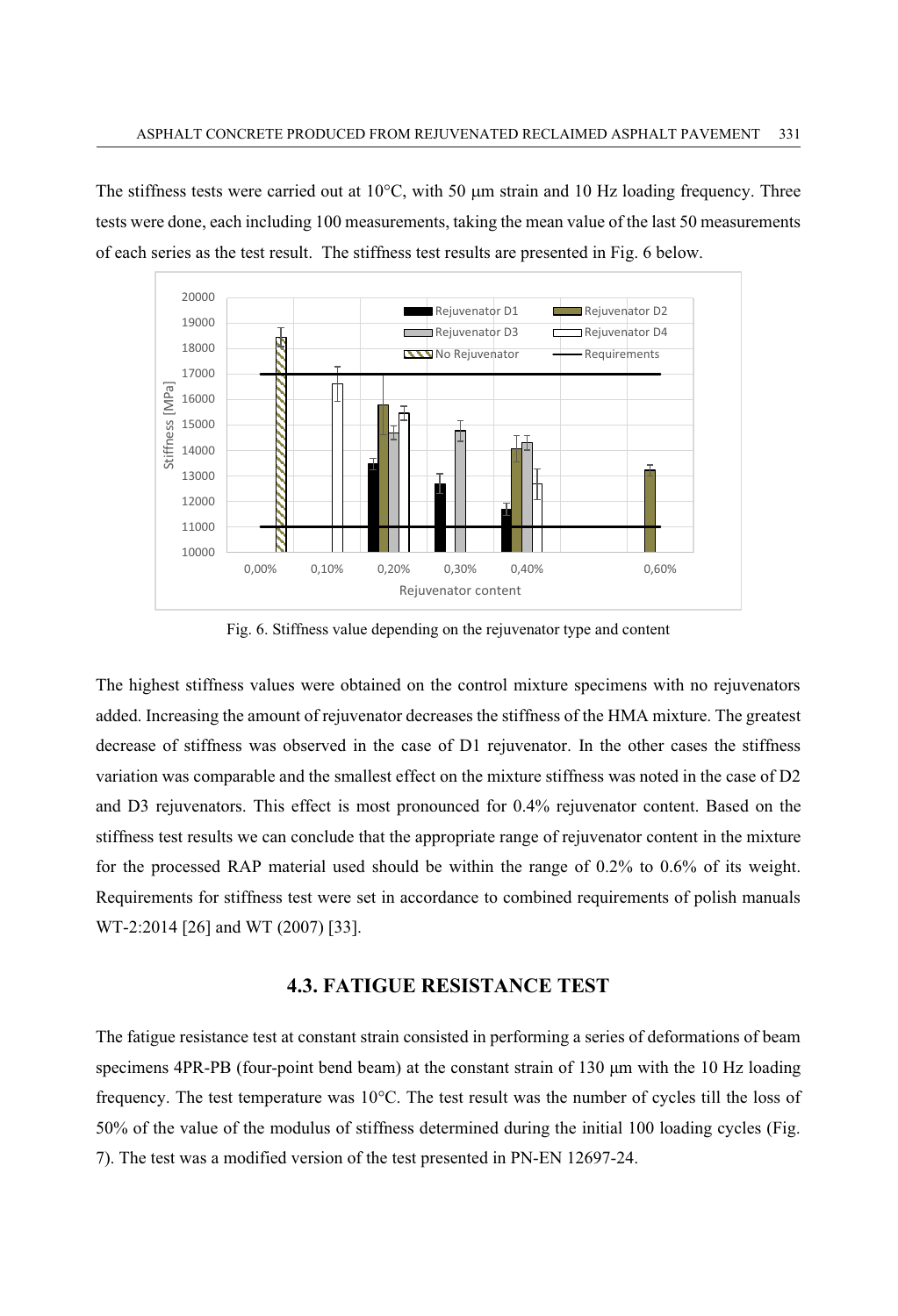

Fig. 7. The fatigue resistance level depending on rejuvenator type and content

The specimens made of the control mixture are characterised by the lowest fatigue resistance (ca. 42,000 cycles on average). Increased rejuvenator content resulted in increased fatigue resistance. In the case of the rejuvenator D3, fatigue resistance at the level of 500,000 cycles was obtained with the 0.3% rejuvenator content in proportion to the total mass of the mixture. For rejuvenator D4, the maximum value was 700,000 cycles with the rejuvenator content at the level of 0.4%. The best effects were obtained for rejuvenators D1 and D2, for which the fatigue resistance at the strain of 130 μm (and rejuvenator content above 0.3%) amounted to over 1,000,000 cycles.

## **4.4. WATER SENSITIVITY TEST**

Water sensitivity and freeze-thaw resistance ITSR test was carried out in accordance with PN-EN 12697-12 and Appendix no. 1 - Design Manual WT-2 2014. It consisted in making 6 specimens for each of the tested contents of individual rejuvenators. Cylinder-shaped specimens (with 101.6 mm diameter and 63 mm height) were compacted using a Marshall compactor (2 x 35 hits per each specimen side). Three out of the total number of the specimens were subjected to the cycle of operation of water and low (below zero) temperatures, while other specimens were stored under constant temperature conditions, without the presence of water. As a result of the test the ratio of indirect tensile strength (ITS) of a specimen series conditioned in water (ITS<sub>w</sub>) to the tensile strength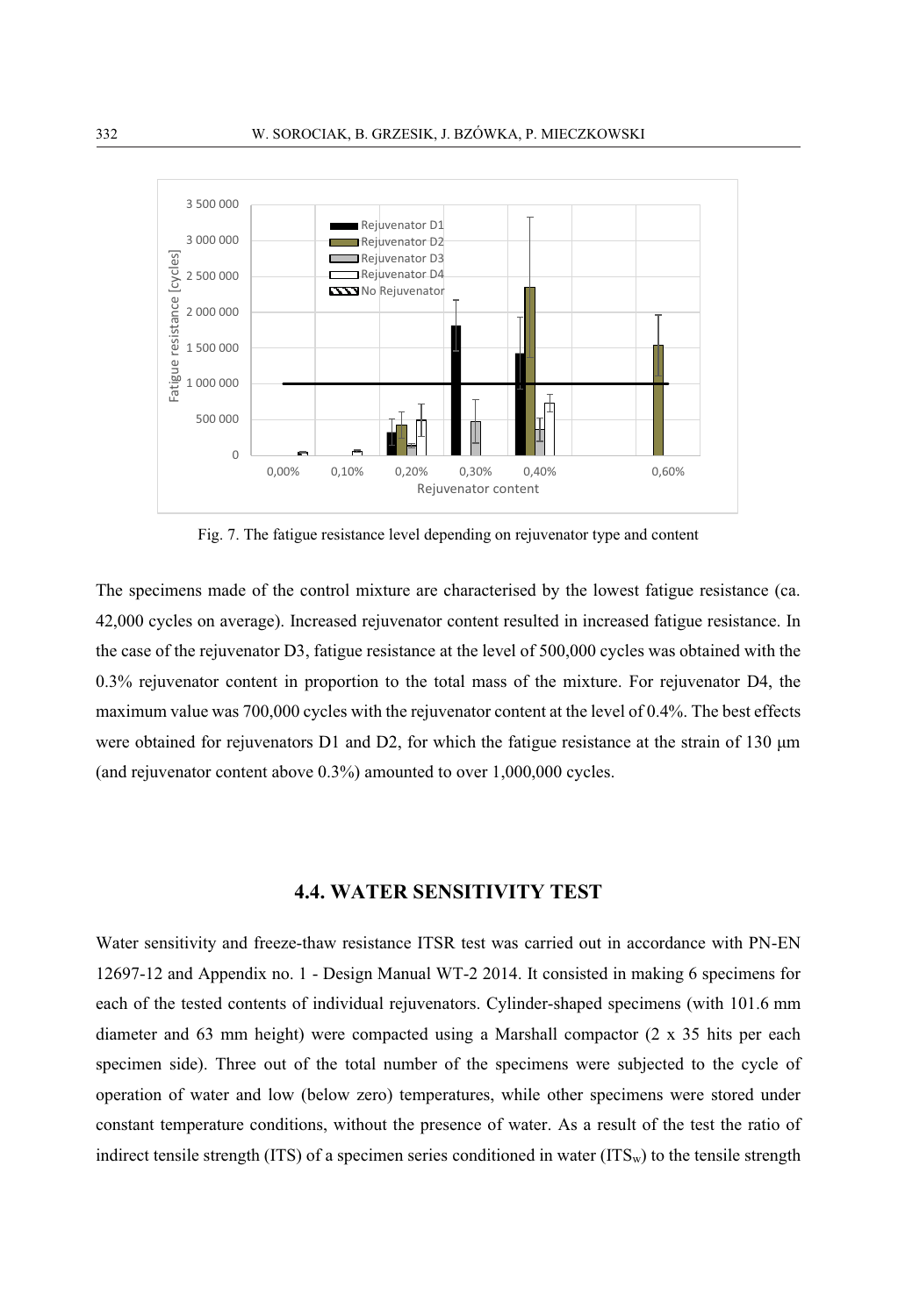of specimens conditioned without the presence of water  $(ITS_d)$  was obtained. Test results for various contents of 4 rejuvenators' are shown in Fig. 8.



Fig. 8. Water sensitivity test result depending on rejuvenator type and content

Based on the results obtained it can be stated that the use of rejuvenators has a beneficial effect on the water resistance of the HMA mixture. Use of the rejuvenator resulted in improved water resistance of the HMA mixture, regardless of the type of rejuvenator. However, the most effective rejuvenator cannot be indicated as far as this property (ITSR) is concerned.

# **5. SUMMARY**

The appropriate attitude towards obtaining the processed RAP material at the stage of old pavement milling and the precise analysis of the composition and properties of the aged bitumen allow to increase the proportion of the processed RAP material in new HMA mixtures (providing that appropriate equipment resources and processing technology are used in the process). Implementation of a production technology of HMA mixtures containing only rejuvenated processed RAP material cannot be also excluded. The study results corroborate the relevance of further research on the methods that would allow to compensate for bitumen ageing effects in HMA mixtures.

Four rejuvenators distinctly different from one another were used in the tests. Their use in HMA mixtures produced from processed RAP material results in:

- considerably improved fatigue resistance, however the rejuvenator content in the mixture should not be lower than 0.3% of the weight of the processed RAP material. The best effects were obtained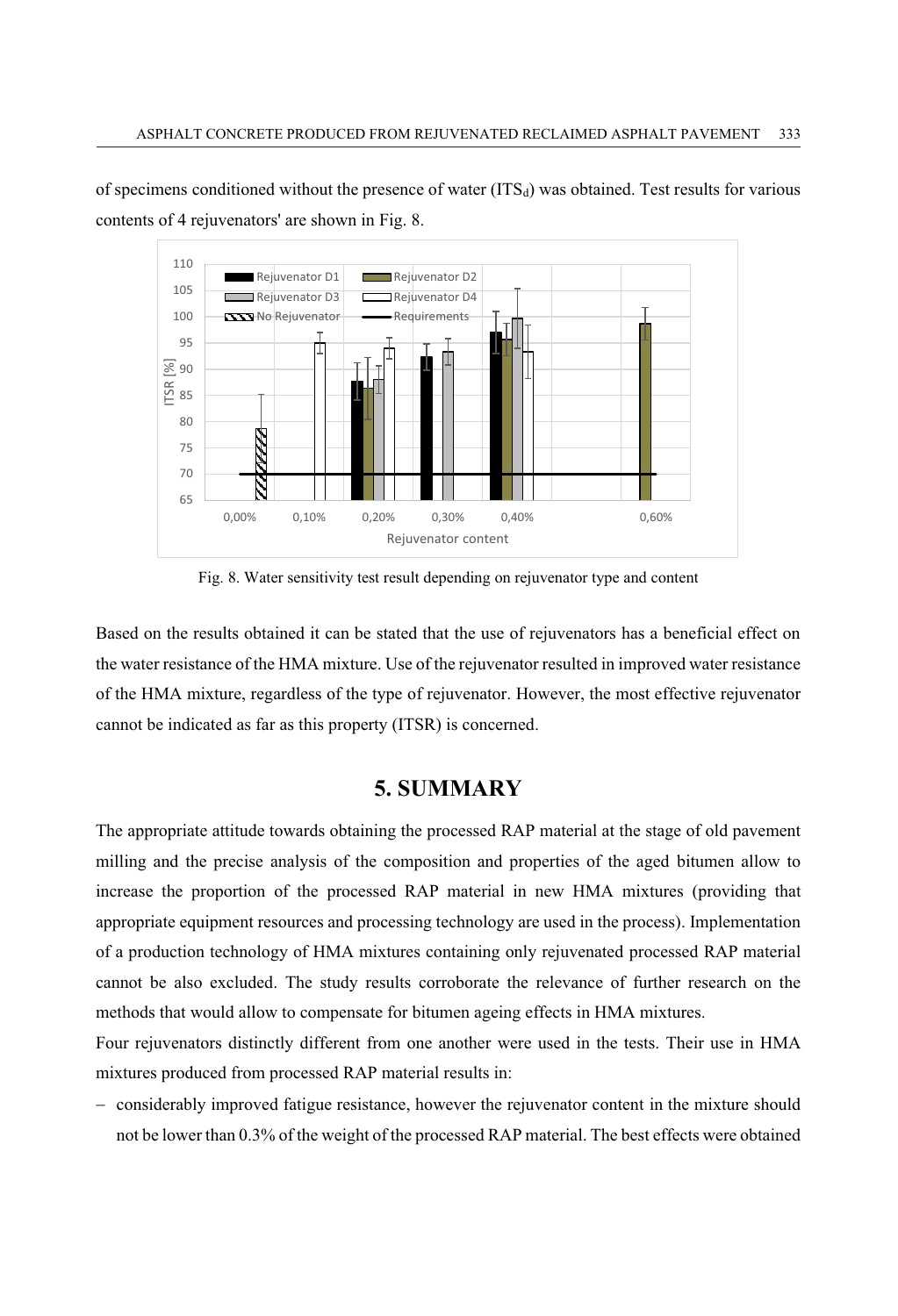when using rejuvenating agents D1 and D2, i.e., rejuvenators based on re-refined waste mineral oil and on plant resins;

- improved water and frost resistance (ITSR) improvement in this parameter is evident for each of the applied rejuvenating agents. Already at the proportion as small as 0.1% a clear improvement in the resistance of the mixture to water and frost was noted. When the proportion at the level of 0.4% is applied, the values of the parameter become stable.
- increased susceptibility to permanent deformation and decreased stiffness of the tested HMA mixtures – changes in these parameters, however, are not indicative of an adverse effect of the rejuvenating agents on the mixture, as an excessive stiffness and hardness of the HMA mixture will result in premature pavement deterioration, mainly due to cracking. The results of the wheel tracking and stiffness modulus tests demonstrate that the optimum content of the additives in the mixture ranges at the level of 0.2-0.4% of RAP weight. A greater rejuvenator content could result in the pavement's increased susceptibility to deformation.
- the optimal content of rejuvenator is dependent on RAP and rejuvenator. As the research covered only one type of RAP, it cannot be stated that presented contents of rejuvenators would be optimal for any kind of RAP, which properties vary because of different gradation, binder content or binder's characteristics.

Further research is required to determine the possibilities of restoring the original properties of hot mix asphalt mixtures from old pavements. Technological development (mainly in the organic chemistry field) is indicative of new possibilities and promotes the development of increasingly advanced rejuvenation agents. Nowadays we should seek to fully utilize production waste based materials in line with sustainable development goals and hence to facilitate effective management of non-renewable resources.

#### **REFERENCES**

- 1. Wang AP., Shen SH., Li XH., Song B., Micro-surfacing mixtures with reclaimed asphalt pavement: Mix design and performance evaluation, Construction and Building Materials, 2019, Volume: 201 Pages: 303-313 DOI: 10.1016/j.conbuildmat.2018.12.164
- 2. Locander R., Analysis of Using Reclaimed Asphalt Pavement (RAP) as a Base Course Material, Colorado Department of Transportation - Materials/Geotechnical Branch, Report CDOT-2009-5, 2009, USA
- 3. Faramarzi M., Lee K.W., Kim Y., Kwon S., A case study on a cement treated RAP containing asphalt emulsion and acryl polymer, Case Studies in Construction Materials, 2018, ISSN: 2214-5095
- 4. Lee K. W., Brayton T. E., Huston M., Development of Performance Based Mix Design for Cold In-place Recycling (CIR) of Bituminous Pavements Based on Fundamental Properties, US Department of Transportation, Federal Highway Administration, 2002.
- 5. Raschia S., Graziani A., Carter A., Perraton D., Laboratory mechanical characterisation of cold recycled mixtures produced with different RAP sources, Road Materials and Pavement Design, 2019, Article Number: UNSP 1588775 DOI: 10.1080/14680629.2019.1588775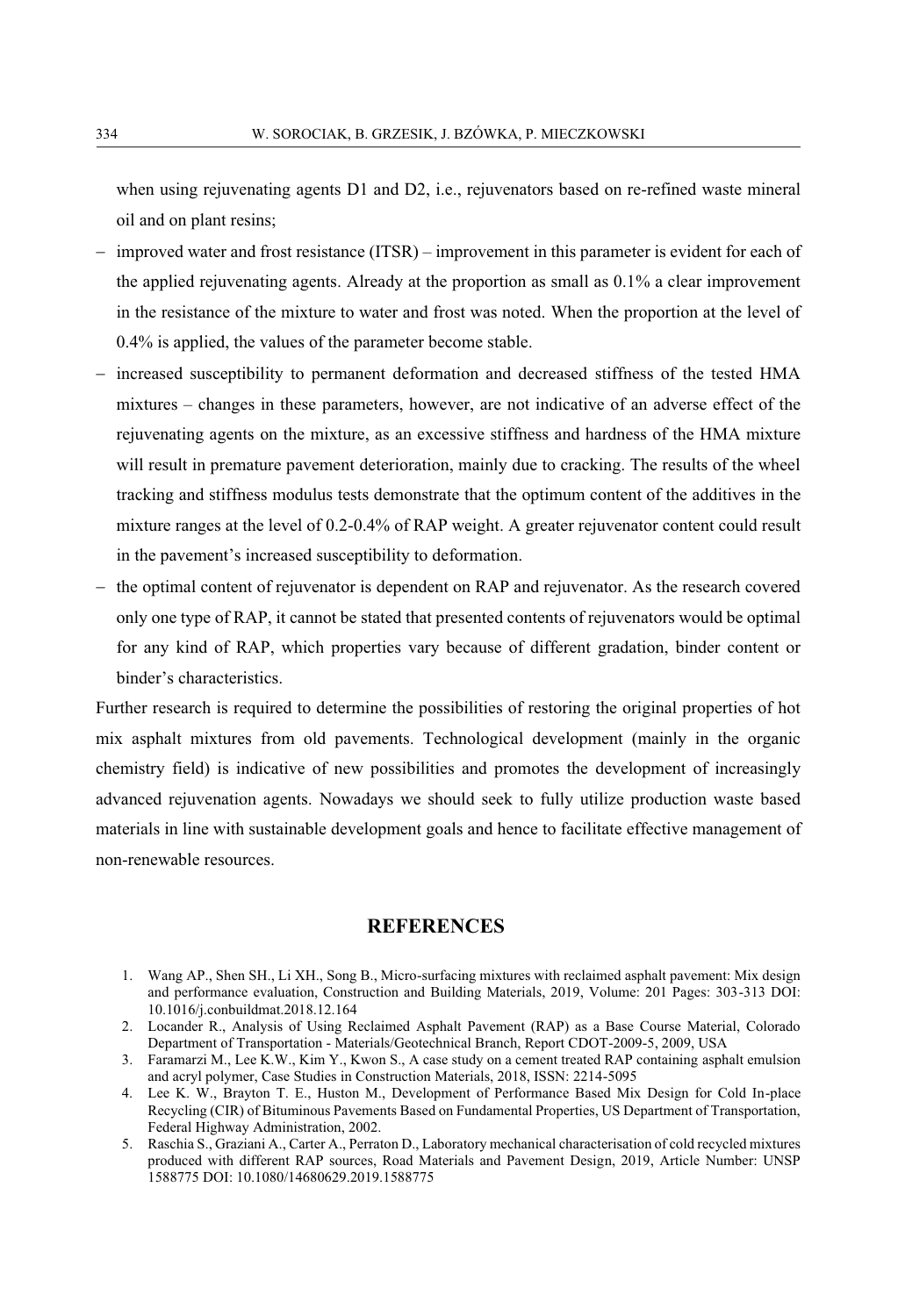- 6. Boulange L., Claudel D., Dumont H., Triquigneaux J. P., Semi-Cold Mixes with 100% Recycled Materials, 5th Eurasphalt & Eurobitume Congress, 13-15th June 2012, Istanbul
- 7. Sanchez DB., Airey G., Caro S., Grenfell J., Effect of foaming technique and mixing temperature on the rheological characteristics of fine RAP-foamed bitumen mixtures, Road Materials and Pavement Design, 2019, DOI: 10.1080/14680629.2019.1593228
- 8. Cao W., Barghabany P., Mohammad L., Cooper S.B., Balamurugan S., Chemical and rheological evaluation of asphalts incorporating RAP/RAS binders and warm-mix technologies in relation to crack resistance,<br>
Construction and Building Materials, 2019, Volume: 198 Pages: 256-268 DOI: Construction and Building Materials, 2019, Volume: 198 Pages: 256-268 DOI: 10.1016/j.conbuildmat.2018.11.122
- 9. Mieczkowski P., Możliwości zastosowania imidazoliny jako modyfikatora parametrów lepiszczy asfaltowych, 62. Konferencja Naukowa KILiW PAN oraz KN PZITB Krynica, 2016
- 10. Petersen J.C., A Review of the Fundamentals of Asphalt Oxidation, Transportation Research Board, Washington, 2009
- 11. Corbett, L. W., and Merz, R. E., Asphalt binder hardening in the Michigan Test Road after 18 years of service, Transportation Research Record, (544), 1975
- 12. Lesueur, D., The colloidal structure of bitumen: consequences on the rheology and on the mechanisms of bitumen modification, Advances in Colloid and Interface Science, 2009, 145(1-2), 42–82.
- 13. Noesler I., Beitrag zur prueftechnischen Ansprache des Haftverhaltens zwischen Mineralstoff und Bitumen, Aachen: Shaker, 2000, Schriftenreihe des Fachzentrums Verkehr; Bd 5, Zugl: Wuppental Univ.-GH, Diss., 2000 ISBN3-8265-7453-2.
- 14. Sybilski D., Sprawozdanie Temat TN-238 "Ocena wpływu wdrożenia nowej normy PN-EN dla asfaltu drogowego na trwałość nawierzchni", Instytut Badawczy Dróg i Mostów, Zakład Technologii Nawierzchni, Pracownia Lepiszczy Bitumicznych, 2005, Warszawa
- 15. Bell, A., Summary report on the aging of asphalt-aggregate systems, Transportation Research Board, 1989, 10, 1-121
- 16. Vallerga, B., Pavement deficiencies related to asphalt durability, Association of Asphalt Paving Technologist, 1981, Vol. 50, pp. 481–491
- 17. Coons R.F., Wright P.H., An Investigation of the Hardening of Asphalt Recovered from Pavements of Various Ages, Association of Asphalt Paving Technologists, 1967
- 18. Warren R.S., McGennis R.B., Bahia H.U., SUPERPAVE Asphalt Binder Test Methods, An Illustrated Overview, Asphalt Institute Lexington for Federal Highway Administration, 1994, Lexington
- 19. Zhou Z., Gu XY., Dong Q., Ni FJ., Jiang YX., Rutting and fatigue cracking performance of SBS-RAP blended binders with a rejuvenator, Construction and Building Materials, 2019, Volume: 203 Pages: 294-303 DOI: 10.1016/j.conbuildmat.2019.01.119
- 20. Sreeram A., Leng Z., Variability of rap binder mobilisation in hot mix asphalt mixtures, Construction and Building Materials, 2019, Volume: 201 Pages: 502-509 DOI: 10.1016/j.conbuildmat.2018.12.212
- 21. Mohammadafzali M., Ali H., Sholar G.A., Rilko, W.A., Baqersad M., Effects of Rejuvenation and Aging on Binder Homogeneity of Recycled Asphalt Mixtures, Journal of Transportation Engineering Part B-Pavements, 2019, Volume: 145 Issue: 1 Article Number: 04018066 DOI: 10.1061/JPEODX.0000089
- 22. Brown-Ridge H., The Role of Asphalt Rejuvenator in Pavement Preservation: Use and Need for Asphalt Rejuvenation, First International Conference on Pavement Preservation, 2010, Newport Beach
- 23. Mansourkhaki A., Ameri, M., Daryaee D., Application of different modifiers for improvement of chemical characterization and physical-rheological parameters of reclaimed asphalt binder CONSTRUCTION AND BUILDING MATERIALS, 2019, Volume: 203 Pages: 83-94 DOI: 10.1016/j.conbuildmat.2019.01.086
- 24. Carrion A. J. D., Carvajal-Munoz J. S., Lo Presti D., Airey G., Intrinsic adhesive and cohesive assessment of the moisture sensitivity of bio-rejuvenated recycled asphalt binders, Road Materials and Pavement Design, 2019, DOI: 10.1080/14680629.2019.1588778
- 25. Ding XH., Chen LC., Ma T., Ma HX., Gu LH., Chen T., Ma Y., Laboratory investigation of the recycled asphalt concrete with stable crumb rubber asphalt binder, Construction and Building Materials, 2019, Volume: 203 Pages: 552-557 DOI: 10.1016/j.conbuildmat.2019.01.114
- 26. Nawierzchnie asfaltowe na drogach krajowych, WT-2 2014 część I, Mieszanki mineralno-asfaltowe, Wymagania Techniczne, Generalna Dyrekcja Dróg Krajowych i Autostrad
- 27. Sorociak W., Grzesik B., Effectiveness of Different RAP Rejuvenators Obtained from Tests on Marshall Samples, IOP Conference Series: Materials Science and Engineering, 2019, Volume 603, Section 4, DOI: 10.1088/1757-899X/603/5/052058
- 28. Zaumanis M., Arraigada M., Wyss S.A., Zeyer K., Cavalli M.C., Poulikakos L.D. , Performance-based design of 100% recycled hot-mix asphalt and validation using traffic load simulator, Journal of Cleaner Production, Volume 237, 2019, 117679, ISSN 0959-6526, DOI: 10.1016/j.jclepro.2019.117679.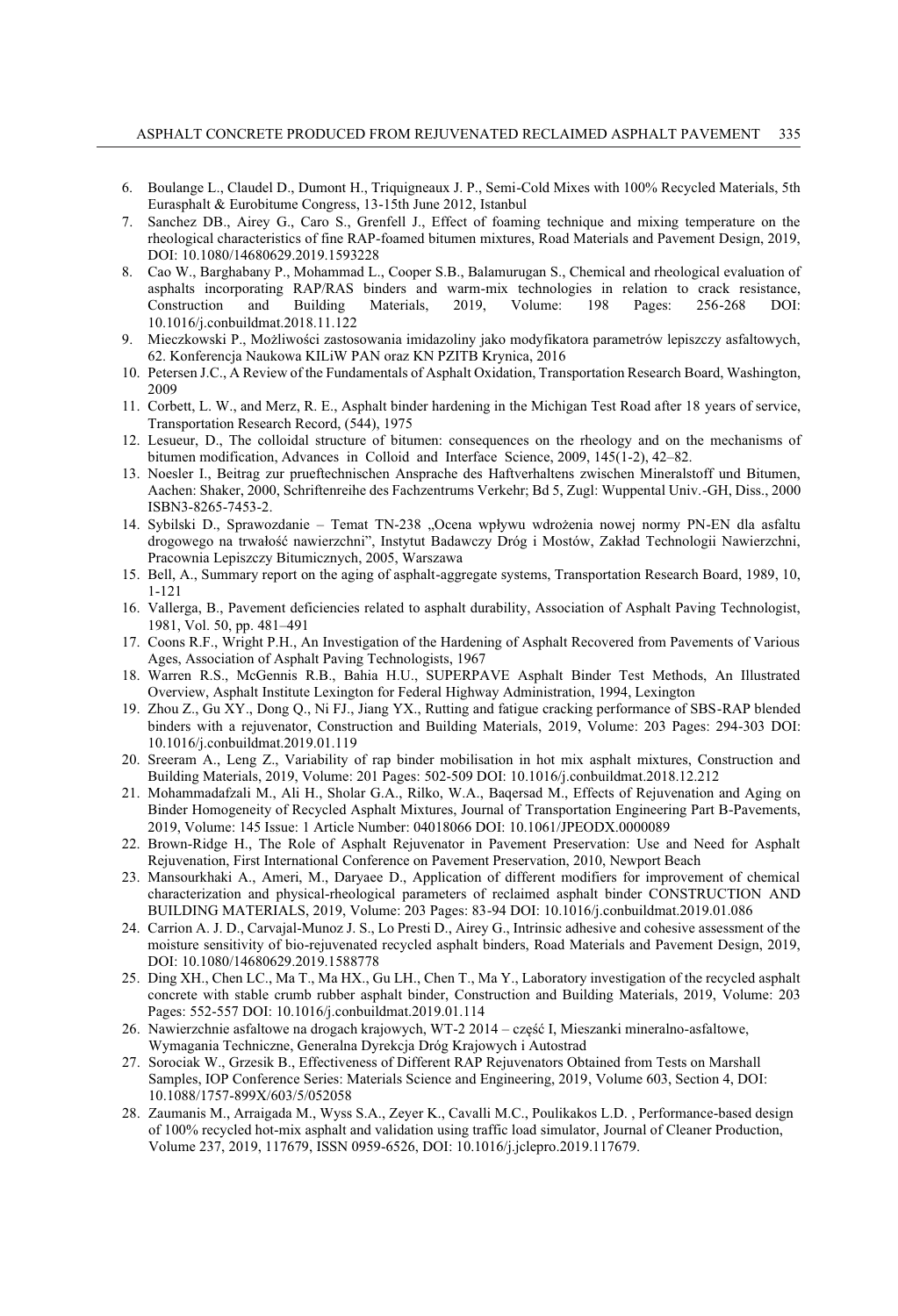- 29. Kowalski K. J., Król J.B, Bańkowski W., Radziszewski P., Sarnowski M., Thermal and Fatigue Evaluation of Asphalt Mixtures Containing RAP Treated with a Bio-Agent, Applied Sciences, 2017, vol. 7(3): 216, p. 1-11, DOI: 10.3390/app7030216
- 30. Sybilski D. (red.), Sprawozdanie Temat TN-238 "Ocena wpływu wdrożenia nowej normy PN-EN dla asfaltu drogowego na trwałość nawierzchni", Instytut Badawczy Dróg i Mostów, Zakład Technologii Nawierzchni, Pracownia Lepiszczy Bitumicznych, Warszawa, 2005
- 31. Zaumanis M., Mallick R. B., Frank R.: 100% recycled hot mix asphalt: A review and analysis, Worcester Polytechnic Institute (WPI), RAP Technologies, Resources Conservation and Recycling, 2014
- 32. P. Cong, H. Hao, Y. Zhang, W. Luo, D. Yao, Investigation of diffusion of rejuvenator in aged asphalt, International Journal of Pavement Research and Technology 2016, DOI: 10.1016/j.ijprt.2016.08.001
- 33. Wymagania Techniczne Nawierzchnie Asfaltowe Drogowe i Lotniskowe WT Nawierzchnie Asfaltowe DiL 2007, Warszawa, 2007,

#### **LIST OF FIGURES AND TABLES:**

Fig. 1. Changes in the chemical composition of bitumen due to ageing and following rejuvenation [22]

Rys. 1. Zmiany w chemicznym składzie asfaltu po procesach starzenia i po procesie regeneracji [22]

Fig. 2. Particle size distribution of the HMA mixture sampled from base course layer as RAP material for the main tests as per EN 12697-2

Rys. 2. Uziarnienie mieszanki mineralno-asfaltowej podbudowy zasadniczej pobranej jako destrukt do badań głównych wg PN-EN 12697-2

Fig. 3. Air voids content determined on Marshall specimens

Rys. 3. Zawartość wolnych przestrzeni w próbkach uformowanych wg metody Marshalla

Fig. 4. PRD<sub>AIR</sub> value depending on the rejuvenator type and content

Rys. 4. Zależność procentowej głębokości koleiny PRDAIR od zawartości i rodzaju rejuvenatora

Fig. 5. WTSAIR value depending on the rejuvenator type and content

Rys. 5. Zależność prędkości przyrostu koleiny WTSAIR od zawartości i rodzaju rejuvenatora

Fig. 6. Stiffness value depending on the rejuvenator type and content

Rys. 6. Zależność wyniku badania sztywności od zawartości i rodzaju rejuvenatora

Fig. 7. The fatigue resistance level depending on rejuvenator type and content

Rys. 7. Zależność trwałości zmęczeniowej od zawartości i rodzaju rejuvenatora

Fig. 8. Water sensitivity test result depending on rejuvenator type and content

Rys. 8. Zależność wyniku badania odporności na działania wody od zawartości i rodzaju rejuvenatora

Tab. 1. Properties of base course HMA mixture sampled as RAP material for the main tests

Tab. 1. Właściwości mieszanki mineralno-asfaltowej podbudowy zasadniczej pobranej jako destrukt do badań głównych

Tab. 2. Test results for bitumen extracted from RAP vs. original values

Tab. 2. Wyniki badań asfaltu odzyskanego z destruktu oraz pierwotnego asfaltu